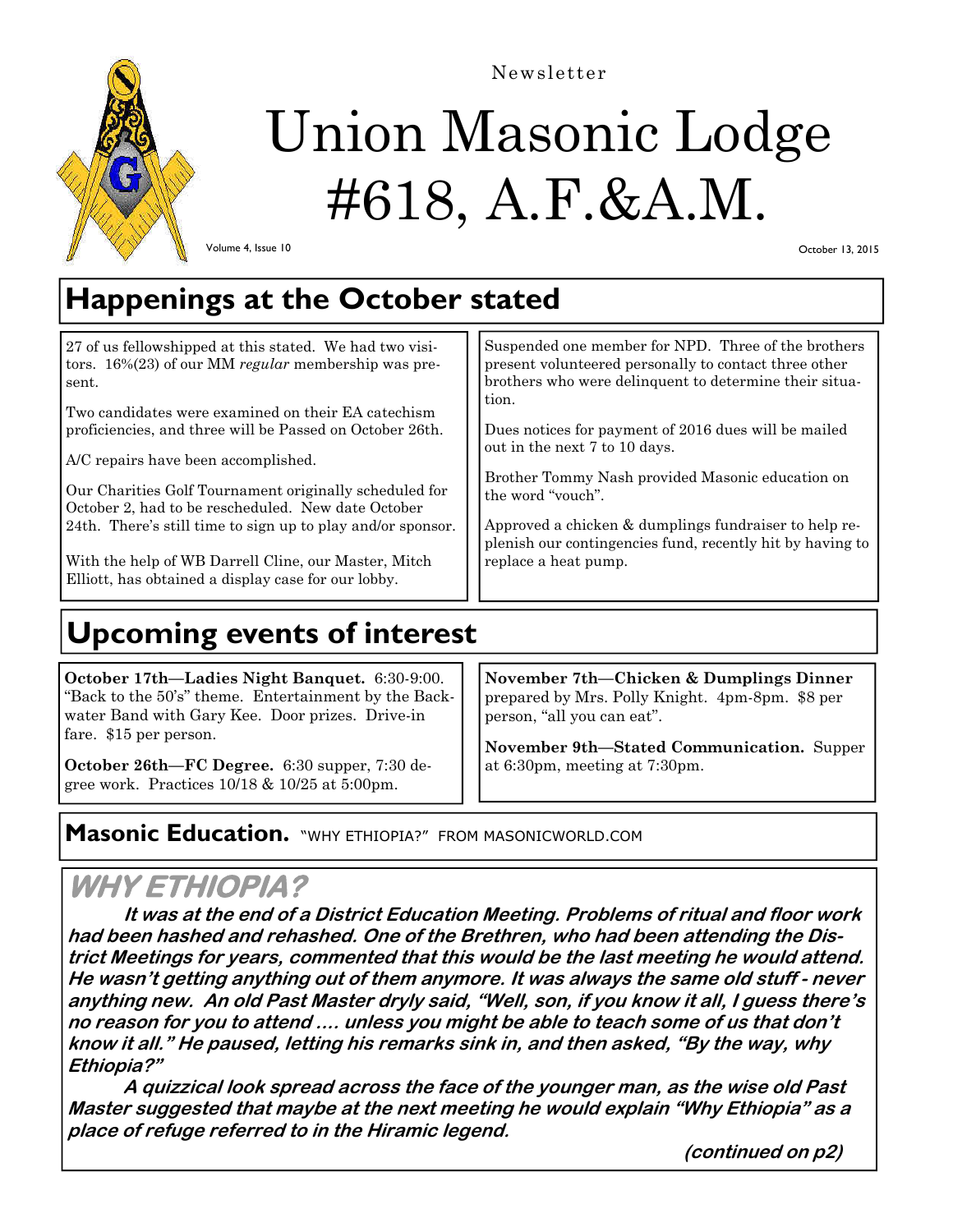| <b>October Birthdays (by age)</b>              |                                             |                                 |  |
|------------------------------------------------|---------------------------------------------|---------------------------------|--|
| <b>AGE / BIRTH DATE REPORT</b>                 | 70 10/02/1945 THOMAS M. LITTLE              | 53 10/14/1962 JEFFREY L. ABSHER |  |
| (sorted by age on birth date)                  | 69 10/16/1946 JOHN G. HATHCOCK              | 41 10/21/1974 WALTER A. BUNT JR |  |
| 90 10/24/1925 BYRON H. BEATTY                  | 67 10/24/1948 WILLIAM O. BLACK JR           | 24 10/30/1991 DAVID G. NASH     |  |
| 77 10/09/1938 JIMMIE BARBEE                    | 58 10/11/1957 DON A. LAMBERT                |                                 |  |
| 72 10/20/1943 KENNETH W.<br><b>HARTSELL SR</b> | 55 10/26/1960 ROBERT C.<br><b>MCEACHERN</b> |                                 |  |

## **November Birthdays (by age)**

| AGE / BIRTH DATE REPORT           | 63 11/06/1952 RONNIE J. MORGAN | 58 11/02/1957 PERRY L. SAMS   |
|-----------------------------------|--------------------------------|-------------------------------|
| (sorted by age on birth date)     | 61 11/05/1954 DENNIS R. KIKER  | ll 22 11/16/1993 JOHN R. NASH |
| 85 11/09/1930 DAVID L. WARWICK    | 59 11/27/1956 DAVID E. FLOYD   |                               |
| 65 11/21/1950 VINCENT J. D'ANDREA |                                |                               |

### **(Continued from p1)**

 **Well, sir, that did the trick. It was something the younger man had never considered. For the next several days the question, "Why Ethiopia? "Why Ethiopia?" ran through his mind. Finally, when time permitted, he started looking for a clue to the answer in his personal Masonic library. At the next District Education Meeting, he reported that he had<sup>n</sup>'t come up with the answer, but was still working on it.** 

 **He wrote letters to friends asking their help. He called the Grand Lodge Library. His queries started others on the fascinating, frustrating, and fanciful search. 'Twas contagious.** 

 **Finally, the pieces fell into place. Enthusiastically, he set down the results of his study in a paper he read to the District Education Meeting. With all of the reading he had done on this, it wasn't surprising that he found a host of other questions that tickled his fancy. (Editor's Note: We could give you the results of his search on the "Why Ethiopia?" question, but refrain from doing so, that you may enjoy some of the thrills of Masonic research yourself.)** 

 **The contagion of his enthusiasm for Masonic research was soon to produce a Masonic study group, which later developed into a Research Lodge. Bored by ritual, our hero found a deeper relationship to Freemasonry as a result of two words - "Why Ethiopia? "** 

 **In another case, another type of Masonic research was initiated when a Brother was asked, "What were the first words you ever spoke in a Masonic Lodge? Scratching his head and thinking back to that distant day when he was initiated, he finally was able to come up with the answer, "In God."** 

 **The wheels began to turn. Those were two of the most important words he had ever spoken. They reflected his basic beliefs, his inspiration and his better understanding of the degrees. He, too, found the words haunting. How many times he had noticed the references to God in the various Masonic rituals. In retrospect, he realized how much reliance there is in that belief. It is a common denominator of Masonry. It is that thread of common belief that completes the bonds of brotherhood, concern, of faith, hope and charity.** 

 **He, too, was inspired to do more research on the subject, and in doing so, (Continued on p3)**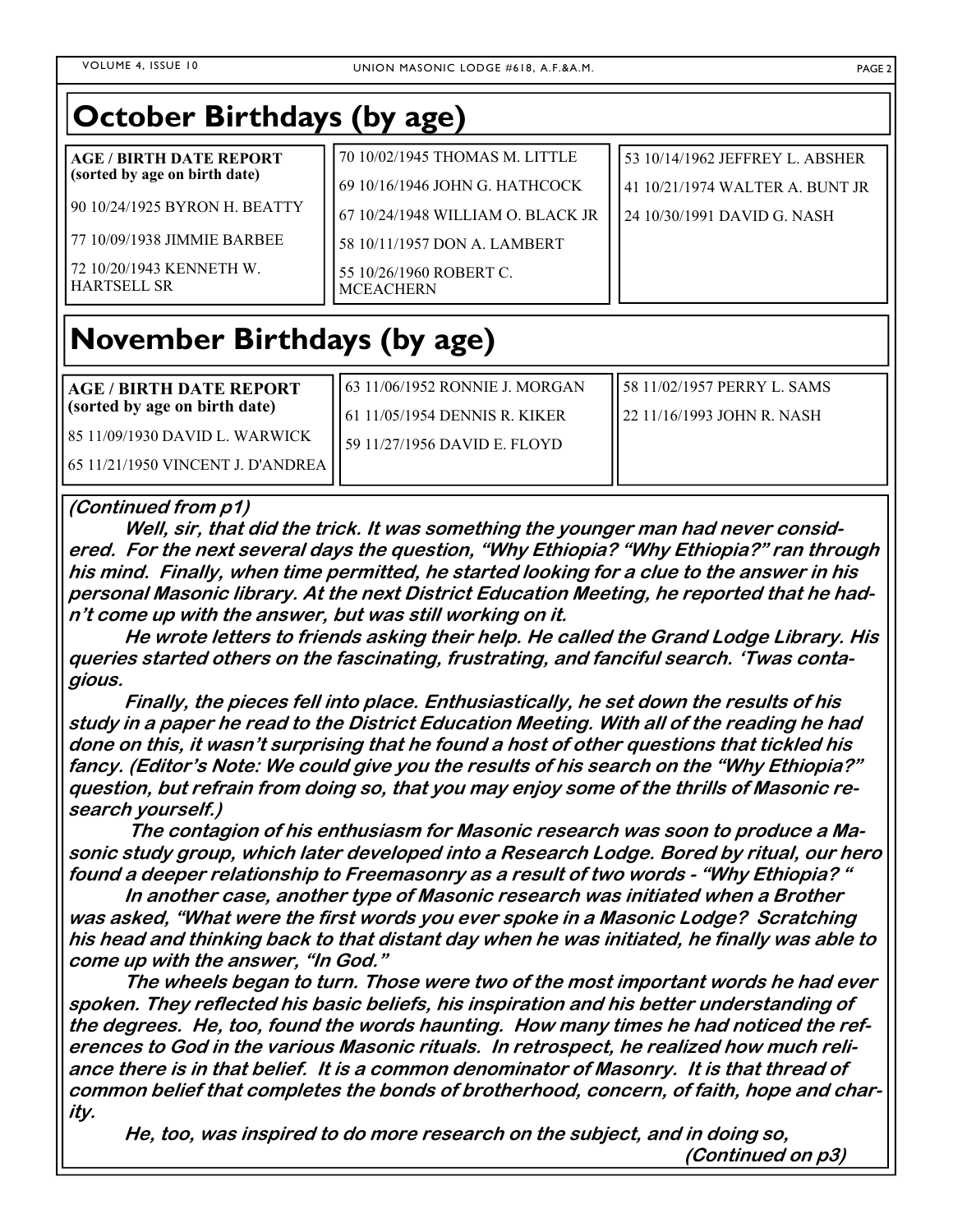#### **(Continued from p2)**

**stimulated the thinking process of many of his Brethren. His papers were delivered on the subject of belief in God in lodges, district seminars, and research lodges. From the youngest Entered Apprentice in the Northeast corner to the greatest of Masonic scholars, there is a constant search for "more light in Masonry." This is evident by the increasing number of Masonic study groups, research lodges, and Masonic periodicals.** 

 **Every knowledgeable Mason will subscribe to one or more Masonic periodicals. Many Jurisdictions publish "official publications" which enunciate the official thinking of the Grand Lodge on Masonic subjects. There is also a wide variety of "commercial" Masonic publications, many of which contain a wealth of good and wholesome Masonic information. Of course, many of them serve only as meeting notices for the local area. A current list of Masonic periodicals, with subscription rates, is available at nominal charge from the Masonic Service Association.** 

 **Masonic study groups are usually found a lodge level. Their interests cover a wide scope. Some are primarily attuned to the interpretation of ritual. Others deal with philosophy and ethics. Some center their interests on the local issues and local history.** 

 **Research Lodges also are a "mixed bag." There is a wide variety of them with areas of interest and emphasis equally varied. The most scholarly is the famous Quatuor Coronati Lodge # 2076 of London, England, which justly proclaims itself as "The Premier Lodge of Masonic Research." Each year it publishes a valuable volume of its Transactions, containing papers presented at its meetings, together with transcripts of the discussions generated by the papers.** 

 **The Lodge was formed in 1884 by nine of the greatest students of Masonic research. Their first objective was to imbue Brethren everywhere with a love for Masonic research. Their standards of excellence resulted in their being called the "authentic school," because they shunned the baseless and imaginary studies which had bedeviled Craft historians for more than a century.** 

 **From the beginning, membership in Quatuor Coronati Lodge was by invitation, extended only to Brethren who had done distinguished work in Masonic study. The number of members was limited to forty, although that number has never been attained.** 

 **However, soon after the Lodge was consecrated, the membership of the Correspondence Circle was founded. All Master Masons in good standing under Grand Lodges in amity with the United Grand Lodge of England are eligible to join. Many American Brethren, Lodges, Study Circles (clubs), Libraries and other regular Masonic bodies are members of the Correspondence Circle.** 

 **In the United States, one of the foremost research lodges is The American Lodge of Research. Warranted on May 7, 1931, by the Grand Lodge of Free and Accepted Masons of the State of New York. The American Lodge of Research has published some of the most important papers dealing with Masonry in American History. It is only natural that the bulk of their papers deal with Masons and Masonic history of The Empire State. They, too, permit corresponding members from other Jurisdictions.** 

 **Periodically, The Masonic Service Association publishes a current listing of Research Lodges. Because the varied need for Masonic Light is so different in each Brother, no effort is made by M.S.A. to recommend one Research Lodge over another. They are all good in their particular fields of interest. It might be well to investigate the ones closest to home first, and then branch out to join others as your Masonic knowledge broadens and your interests develop. Research is such a broadening experience. Masonic Research is a fascinating and rewarding endeavor as you apply the symbolic (Continued on p4)**